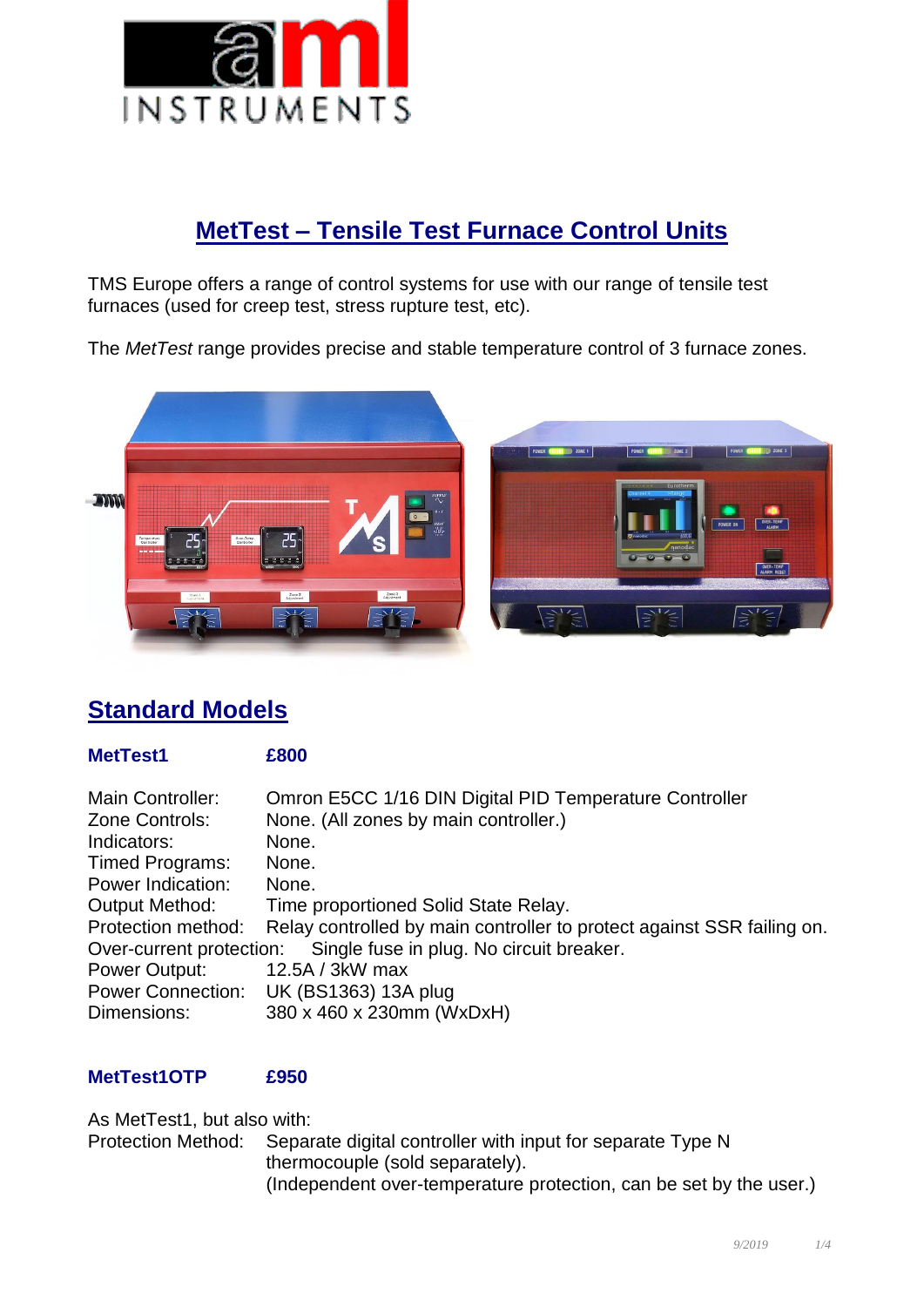# **MetTest2 £1100**

| Main Controller:                                                             | Omron E5CC 1/16 DIN Digital PID Temperature Controller                                              |  |
|------------------------------------------------------------------------------|-----------------------------------------------------------------------------------------------------|--|
| Indicators:                                                                  | None.                                                                                               |  |
| Timed Programs:                                                              | None.                                                                                               |  |
| Zone Controls:                                                               | All 3 zones have manual power turn-down, via knobs, as a<br>percentage of the centre zone's output. |  |
| Power Indication:                                                            | None.                                                                                               |  |
| <b>Output Method:</b>                                                        | Time proportioned Solid State Relay.                                                                |  |
| <b>Protection Method:</b>                                                    | Contactor controlled by main controller to protect against SSR failing<br>on.                       |  |
| Over-current protection: Fuse for each zone and MCB circuit breaker at rear. |                                                                                                     |  |
| Power Output:                                                                | 15.5A / 3.7kW max                                                                                   |  |
| Power Connection: 16A blue round plug                                        |                                                                                                     |  |
| Dimensions:                                                                  | 380 x 460 x 230mm (WxDxH)                                                                           |  |

## **MetTest2OTP £1250**

As MetTest2, but also with: Protection Method: Separate digital controller with input for separate Type N thermocouple (sold separately). (Independent overtemperature protection, can be set by the user.)



## **MetTest2REC £2350**

As MetTest2, but also with:

Recording & Indicators: Eurotherm nanodac recorder with 4 channels. First channel recording same input as main controller. Second input for overtemperature protection. Third and Four channels are additional recording. 2 external contact/switch closure.

Protection Method: nanodac as separate digital instrument with input for separate Type N thermocouple (sold separately).

(Independent over-temperature protection, can be set by the user.)

| <b>MetTest3</b>                                                           | £1700                                                                             |               |
|---------------------------------------------------------------------------|-----------------------------------------------------------------------------------|---------------|
| Main Controller:                                                          |                                                                                   |               |
|                                                                           | Eurotherm 3008 1/8 DIN Digital PID Temperature Controller                         |               |
| Indicators:                                                               | None.                                                                             |               |
| <b>Timed Programs:</b>                                                    | 1 Program with 8 segments. Extra                                                  | $\frac{a}{2}$ |
|                                                                           | programs optional at extra cost.                                                  | <b>STATE</b>  |
| Zone Controls:                                                            | All 3 zones have manual power turn-                                               |               |
| down, via a digital setting, as a percentage of the centre zone's output. |                                                                                   |               |
| Power Indication:                                                         | None.                                                                             |               |
| <b>Output Method:</b>                                                     | Time proportioned Solid State Relay for each of the 3 zones.                      |               |
| <b>Protection Method:</b>                                                 | Contactor controlled by main controller to protect against SSR failing            |               |
|                                                                           | on. Separate digital controller with input for separate Type N thermocouple (sold |               |
|                                                                           | separately). (Independent over-temperature protection, can be set by the user.)   |               |
|                                                                           | Over-current protection: Fuse for each zone and MCB circuit breaker at rear.      |               |
| Power Output:                                                             | 15.5A / 3.7kW max                                                                 |               |
|                                                                           | Power Connection: 16A blue round plug                                             |               |
| Dimensions:                                                               | 380 x 460 x 230mm (WxDxH)                                                         |               |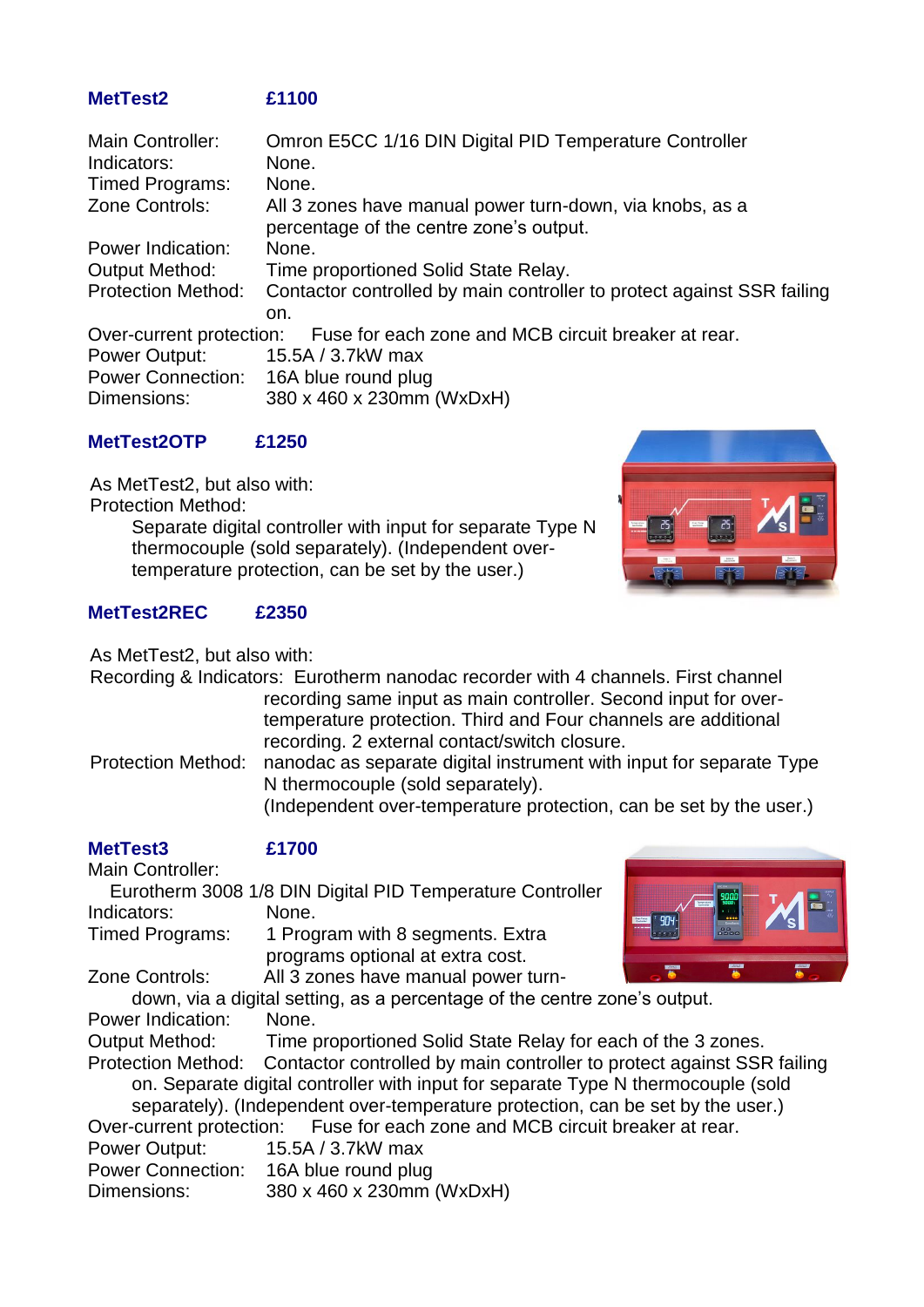| <b>MetTest4</b>           | £2100                                                                  |
|---------------------------|------------------------------------------------------------------------|
| Main Controller:          | Eurotherm 3016 1/16 DIN Digital PID Temperature Controller             |
| Indicators:               | 2 Digital Temperature Indicators (for the other 2 zones).              |
| Timed Programs:           | 1 Program with 8 segments. Extra programs optional at extra cost.      |
| Zone Controls:            | All 3 zones have manual power turn-down, via knobs, as a               |
|                           | percentage of the centre zone's output.                                |
| <b>Power Indication:</b>  | 10 segment LED bargraph for each of the 3 zones.                       |
| <b>Output Method:</b>     | Time proportioned Solid State Relay for each of the 3 zones.           |
| <b>Protection Method:</b> | Contactor controlled by main controller to protect against SSR failing |
|                           | on. Separate digital controller with input for separate Type N         |
|                           | thermocouple (sold separately). (Independent over-temperature          |
|                           | protection, can be set by the user.)                                   |
| Over-current protection:  | Fuse for each zone and MCB circuit breaker at rear.                    |
| Power Output:             | 15.5A / 3.7kW max                                                      |
| <b>Power Connection:</b>  | 16A blue round plug                                                    |
|                           |                                                                        |

Dimensions: 380 x 460 x 230mm (WxDxH)

| <b>MetTest5</b>           | £2900                                                                                  |
|---------------------------|----------------------------------------------------------------------------------------|
| Main Controller:          | Eurotherm nanodac 1/4 DIN Digital PID Temperature Controller                           |
|                           | Recording & Indicators: 1x Control thermocouple sensor, 3 other thermocouple sensor, 2 |
|                           | external contact/switch closure.                                                       |
| <b>Timed Programs:</b>    | Optional at extra cost. +£300                                                          |
| Zone Controls:            | All 3 zones have manual power turn-down, via knobs, as a                               |
|                           | percentage of the centre zone's output.                                                |
| <b>Power Indication:</b>  | 10 segment LED bargraph for each of the 3 zones.                                       |
| <b>Output Method:</b>     | Time proportioned Solid State Relay for each of the 3 zones.                           |
| <b>Protection Method:</b> | Contactor controlled by main controller to protect against SSR failing                 |
|                           | on. Separate digital controller with input for separate Type N                         |
|                           | thermocouple (sold separately). (Independent over-temperature                          |
|                           | protection, can be set by the user.)                                                   |
| Over-current protection:  | Fuse for each zone and MCB circuit breaker at rear.                                    |
| Power Output:             | 15.5A / 3.7kW max                                                                      |
| <b>Power Connection:</b>  | 16A blue round plug                                                                    |

Dimensions: 380 x 460 x 230mm (WxDxH)

### **MetTest5PA £3500**

As MetTest5, but with:

Output Method: Eurotherm Phase-Angle Control Thyristor for each of the 3 zones.

*Digital communications or connection to a PC are also available at extra cost on some models.*

*All models without recording can take a Type K, Type N or Type R Thermocouple input via sockets at the rear. Models with recording can have thermocouple input sockets specified when ordering.*

*All models have a connection terminal box at the rear connecting 3 furnace zones (6 terminals). Dimensions do not include cable connections.*